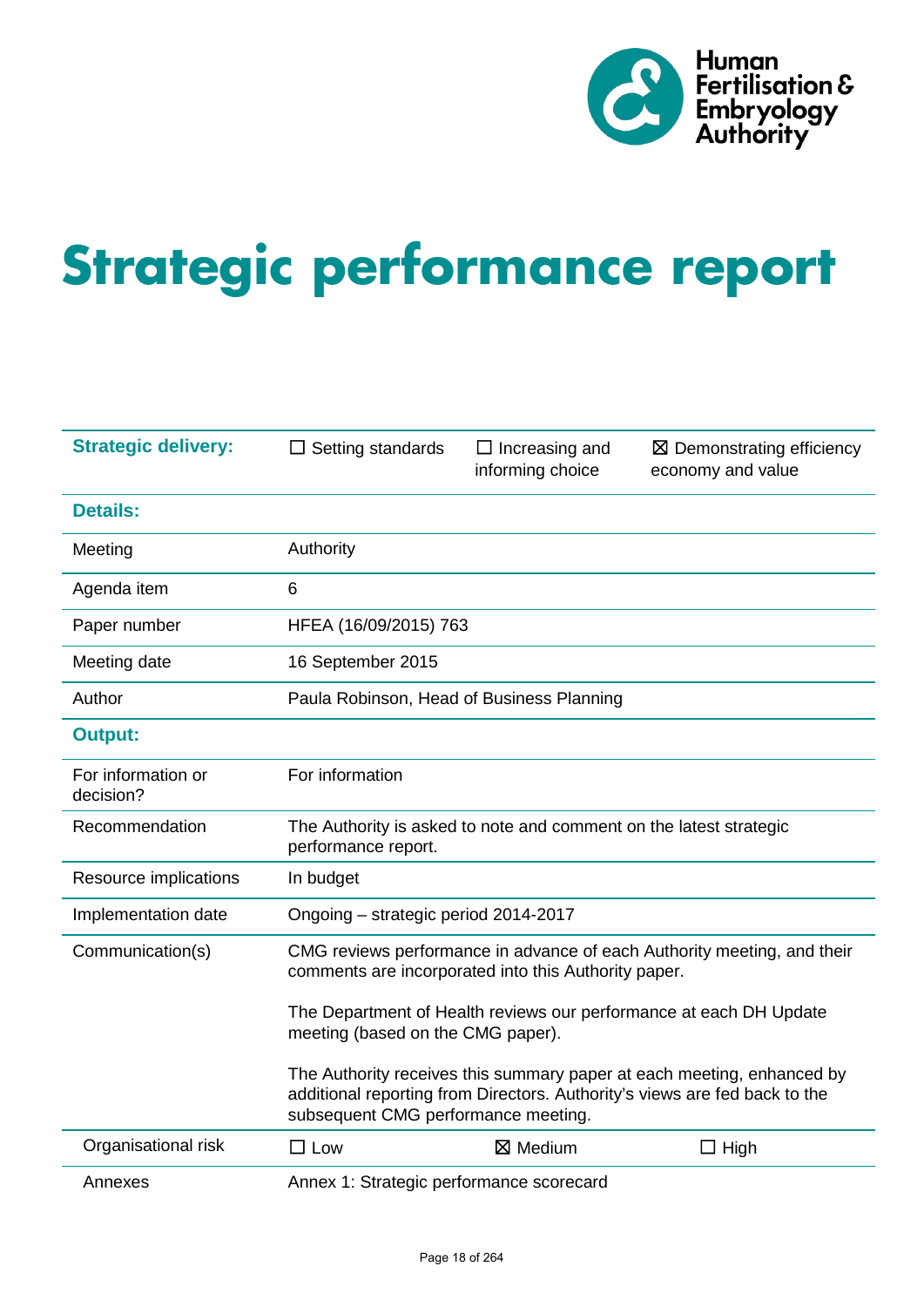# **1. Introduction**

**1.1** The attached paper summarises the main performance indicators up to the end of June 2015, following discussion by the Corporate Management Group (CMG) at its August performance meeting. Overall performance is good, with very few performance measures in the red, and good progress towards our strategic aims.

# **2. Recommendation**

**2.1** The Authority is asked to note the latest Strategic Performance Report.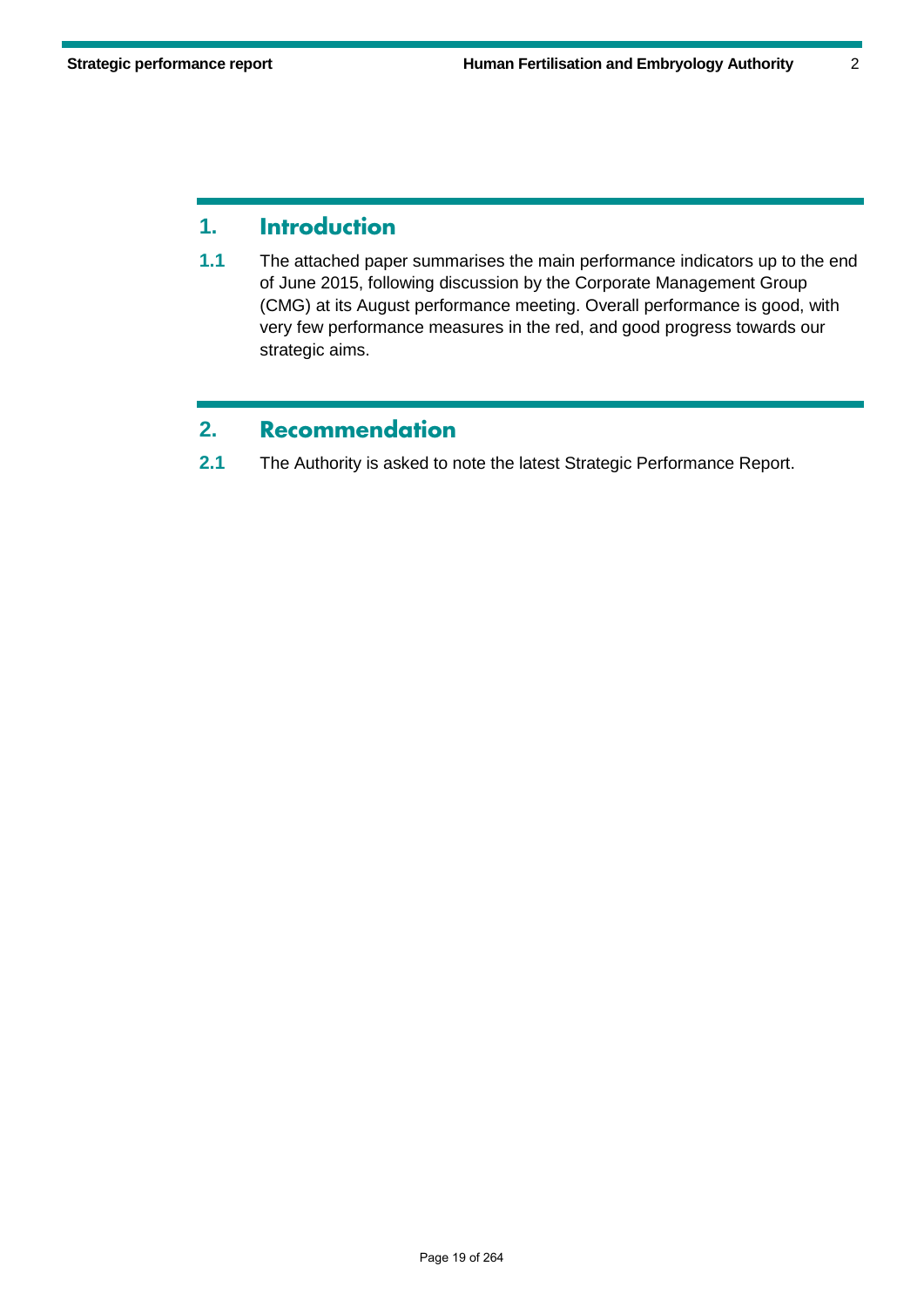# **Annex 1: Strategic performance scorecard**

# **1. Summary section**

# **Dashboard – June data**







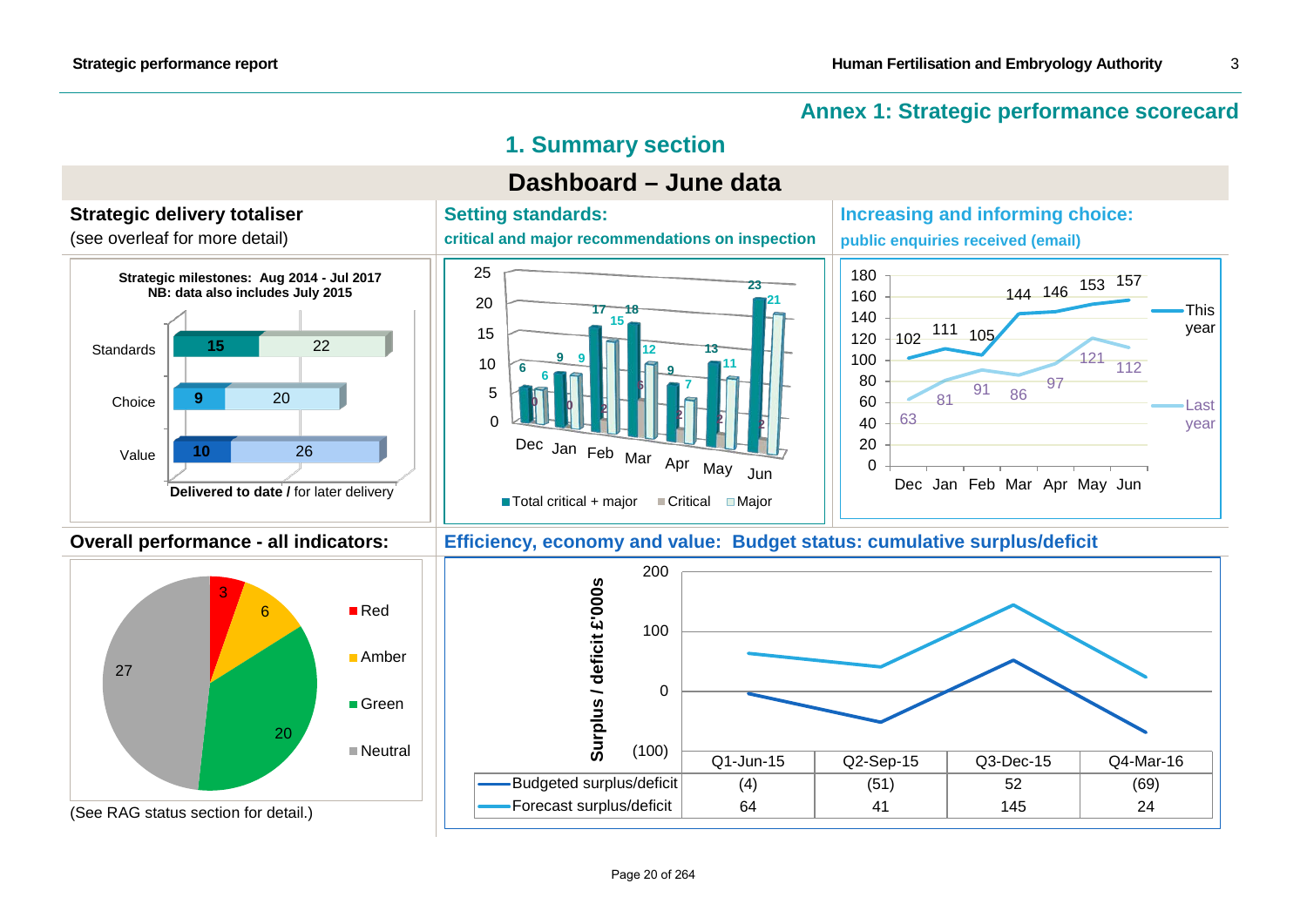# **Dashboard - Commentary**

Strategic delivery (to end of July) – summary:



We are broadly on track, with one third of items completed at one third of the way through the three year strategic period. The calendar of deliverables needs to be reviewed as soon as the detailed plan for Information for Quality (IfQ) programme delivery is available. There is a separate agenda item to update the Authority on progress with IfQ.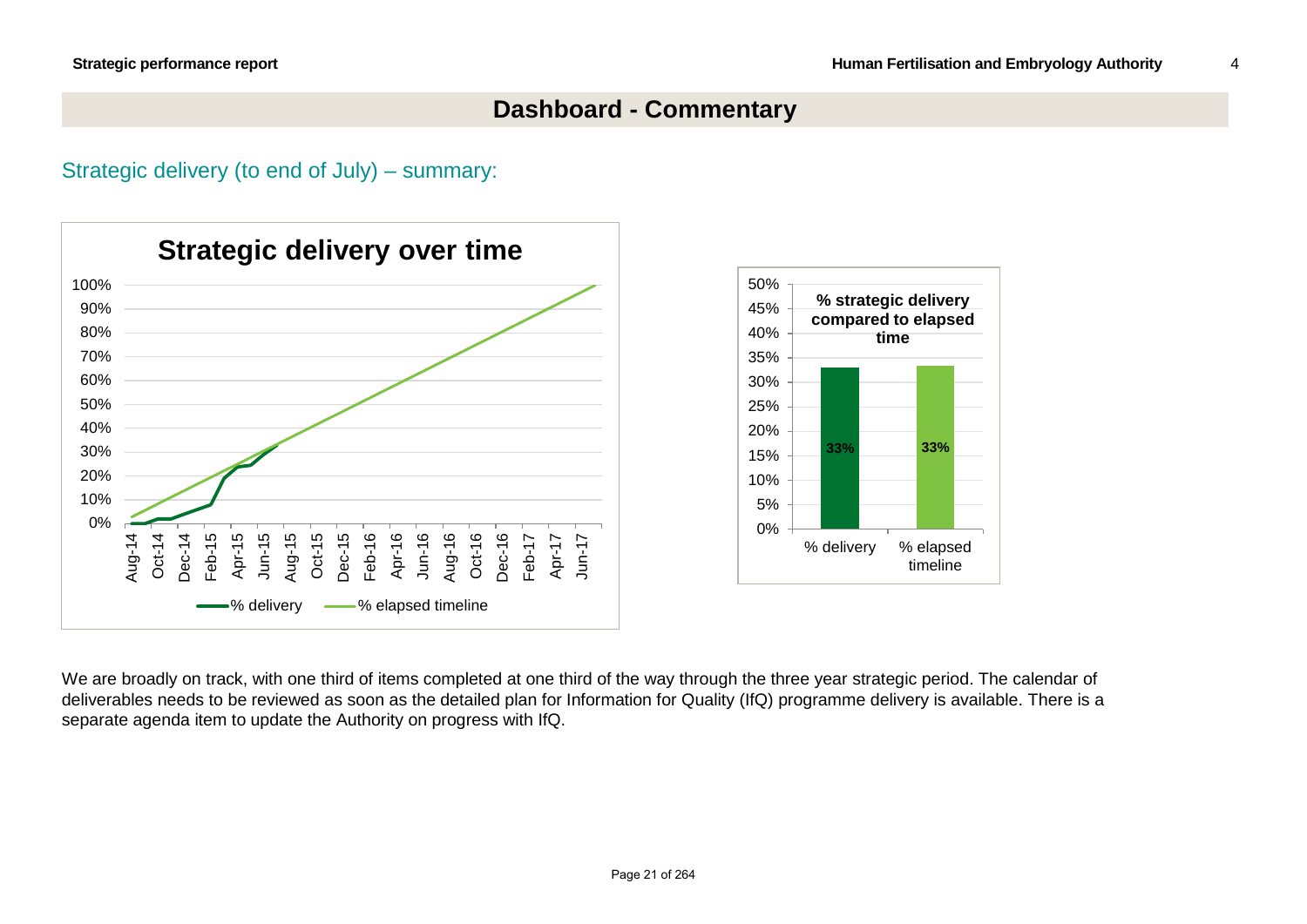### Strategic delivery in June and July

### **Setting standards**

June saw the start-up of our counselling support service pilot, which will improve the availability of counselling support for donor-conceived people wishing to access information held on the HFEA Register. The start-up was delayed by two months, owing to initial difficulties in identifying a supplier who could deliver the contract within our budget. The success of the three year pilot will be gauged at annual intervals.

We held a well attended Licensed Centres Panel meeting, engaging with the sector on a range of topics. We also attended the annual ESHRE conference, so as to engage with the wider scientific community on current issues, to inform our policy work. During ESHRE we held a horizon scanning meeting to assist our future planning.

We continued to fulfil our role as an EU competent authority, participating in a competent authorities meeting in June.

#### **Increasing and informing choice**

The work to redevelop the website is behind schedule as a result of earlier approval delays, but is now going well. We have made good progress following the procurement of the suppliers Reading Room. The project board is established and meeting regularly to progress the work, and further user research is under way.

In July we published our report 'Improving outcomes for fertility patients: multiple births 2015', looking at elective single embryo transfer (eSET) and multiple birth figures.

### **Efficiency, economy and value**

There has been a great deal of planning, sequencing and technical preparation work for the IfQ projects to improve the clinic portal and our information systems. The first 'agile sprint' of work began with our contractors in July, following the successful completion of tendering. As part of the IfQ programme, we will need to prepare an organisational blueprint setting out the way we will need to work in order to fully realise the benefits of the programme once it is delivered. This work has been rescheduled for the autumn as a result of the earlier approval delays.

Our annual report and accounts were successfully completed and laid in Parliament at the end of June, in keeping with statutory requirements.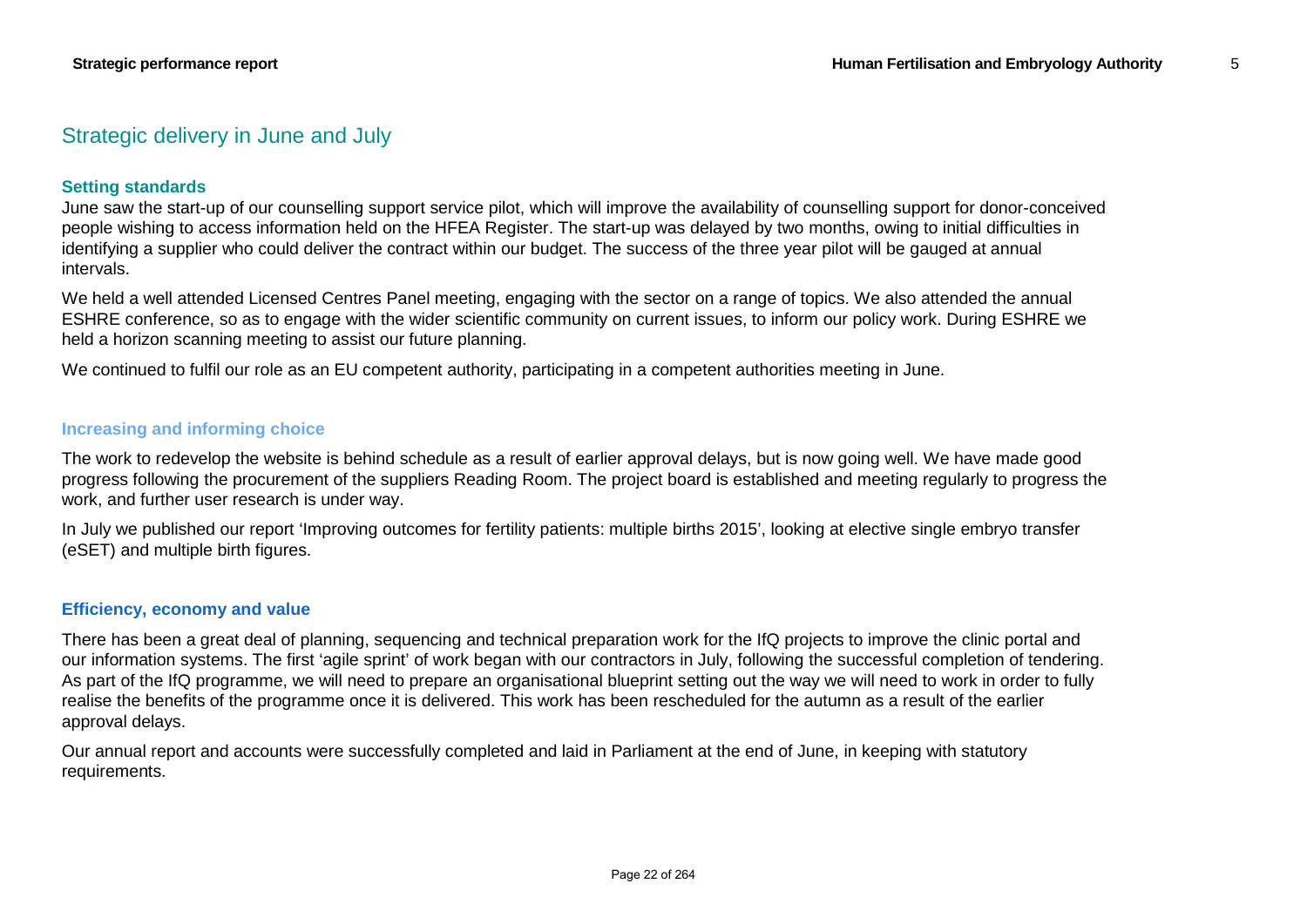### Red/amber/green status of performance indicators

The red key performance indicators (KPIs) shown in the 'overall status - performance indicators' pie chart on the dashboard are as follows:

#### **Total number of outstanding errors in the system taking into account the eight weeks centres are given to resolve.**

This rose by 13% in June, compared to a target of reducing this by 5% or more each month.

This is likely to be because we are focusing our staff resources on improving the quality of our data for the future, through IfQ. This means that at present we are not able to do as much proactive work with clinics on resolving errors in the data they submit. The effort we are investing in IfQ is critical to improving the situation – it will pay off in the long run, by greatly reducing both the error rate and the effort involved for clinics in submitting the data. Meanwhile, we are managing the situation by following up with the clinics who have the most errors, and CMG will continue to monitor the situation closely each month.

#### **The average number of working days between a licensing committee date and minutes being finalised.**

The KPI aim is for 100% of licensing minutes to be finalised within 10 working days. One set of Statutory Approval Committee (SAC) minutes fell just outside this KPI, resulting in a performance score of 78% in June. Another, narrower, version of this indicator focusing solely on PGD decision times was missed for the same reason.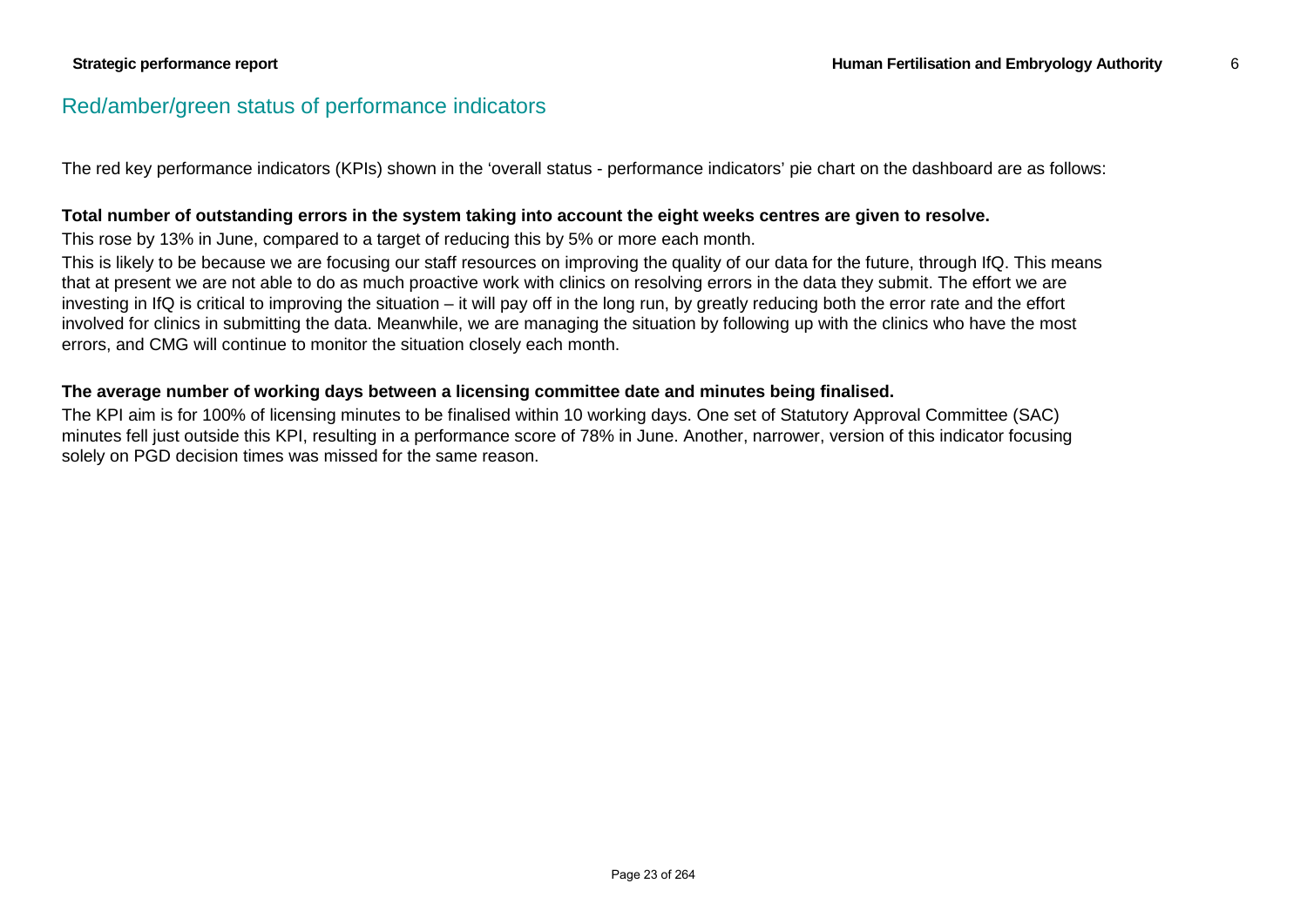# Budget status

The dashboard shows the overall surplus/deficit position. The budget (planned) compared to actual figures are close together because we are only a few months into the financial year and are yet to re-forecast. The graphs below show how the surplus or deficit has arisen.





This graph shows our budgeted (planned) licence fee income and grant-in-aid (GIA) compared to what is actually happening. The first quarter of the year has shown that we have not reached budget (a shortfall of £114k). This was due to the GIA drawdown being short £40k and a drop in treatment fees. The GIA will be drawn down in Q2 instead. The remaining eight months we are expecting to achieve our budget (hence the closeness of the lines in the graph). However another review at the end of quarter two may show significant changes with new information.

This graph is the second component that makes up the surplus/deficit. This excludes costs relating to IfQ, since this is being funded from reserves and accounted for separately.

We are currently spending budget but against reduced income and our year end forecast is showing an under spend of £207k. Again this may change after our detailed review in October.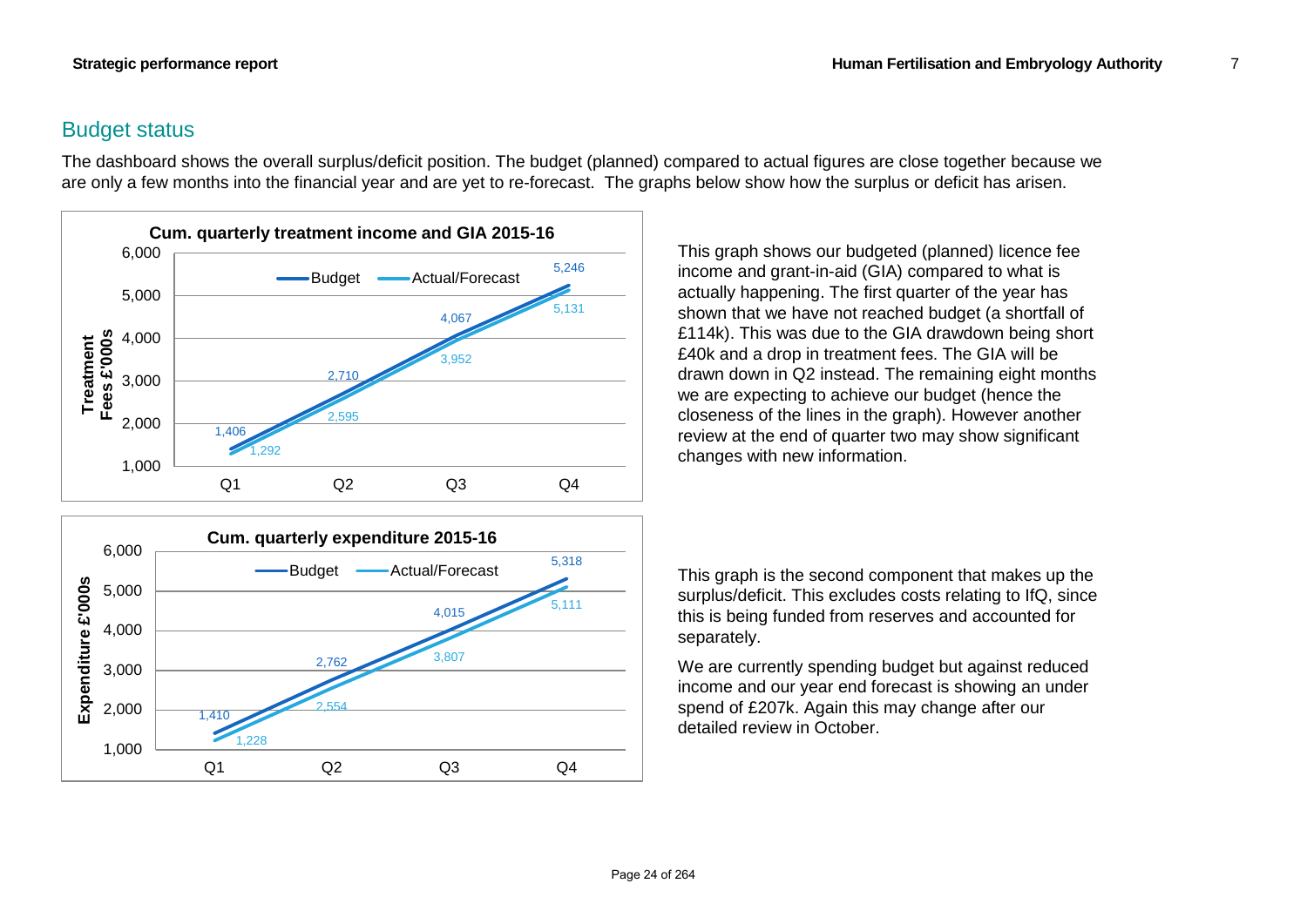**Graph: eSet % trends NHS/private:**

# **Quality and safety of care**

As agreed previously, the following items are most meaningful when reported on an annual basis. The following items will be presented to the Authority each year in September (and these items therefore appear on the agenda for today's meeting):

- number of risk tool alerts (and themes)
- common non-compliances (by type)
- incidents report (and themes).

The following figures and graphs were run on 13 August 2015.

### **ESET split by private/NHS:**

| <b>Funding</b>       | <b>Year</b> |       |       |       |       |       |
|----------------------|-------------|-------|-------|-------|-------|-------|
|                      | 2010        | 2011  | 2012  | 2013  | 2014  | 2015  |
| <b>NHS Funded:</b>   |             |       |       |       |       |       |
| Recorded as eSET     | 4293        | 4903  | 6263  | 7868  | 8437  | 5542  |
|                      | 7%          | 8%    | 10%   | 13%   | 13%   | 15%   |
| Not recorded as eSET | 19284       | 19493 | 17868 | 17719 | 17824 | 10120 |
|                      | 33%         | 32%   | 30%   | 29%   | 28%   | 27%   |
| Private:             |             |       |       |       |       |       |
| Recorded as eSET     | 3422        | 4630  | 5696  | 6854  | 7718  | 5122  |
|                      | 6%          | 8%    | 9%    | 11%   | 12%   | 14%   |
| Not recorded as eSET | 31018       | 31545 | 30400 | 29388 | 29536 | 17104 |
|                      | 53%         | 52%   | 50%   | 48%   | 47%   | 45%   |

**Explanatory text:** Looking at all IVF treatment forms; counting those records that the clinics recorded as eSET.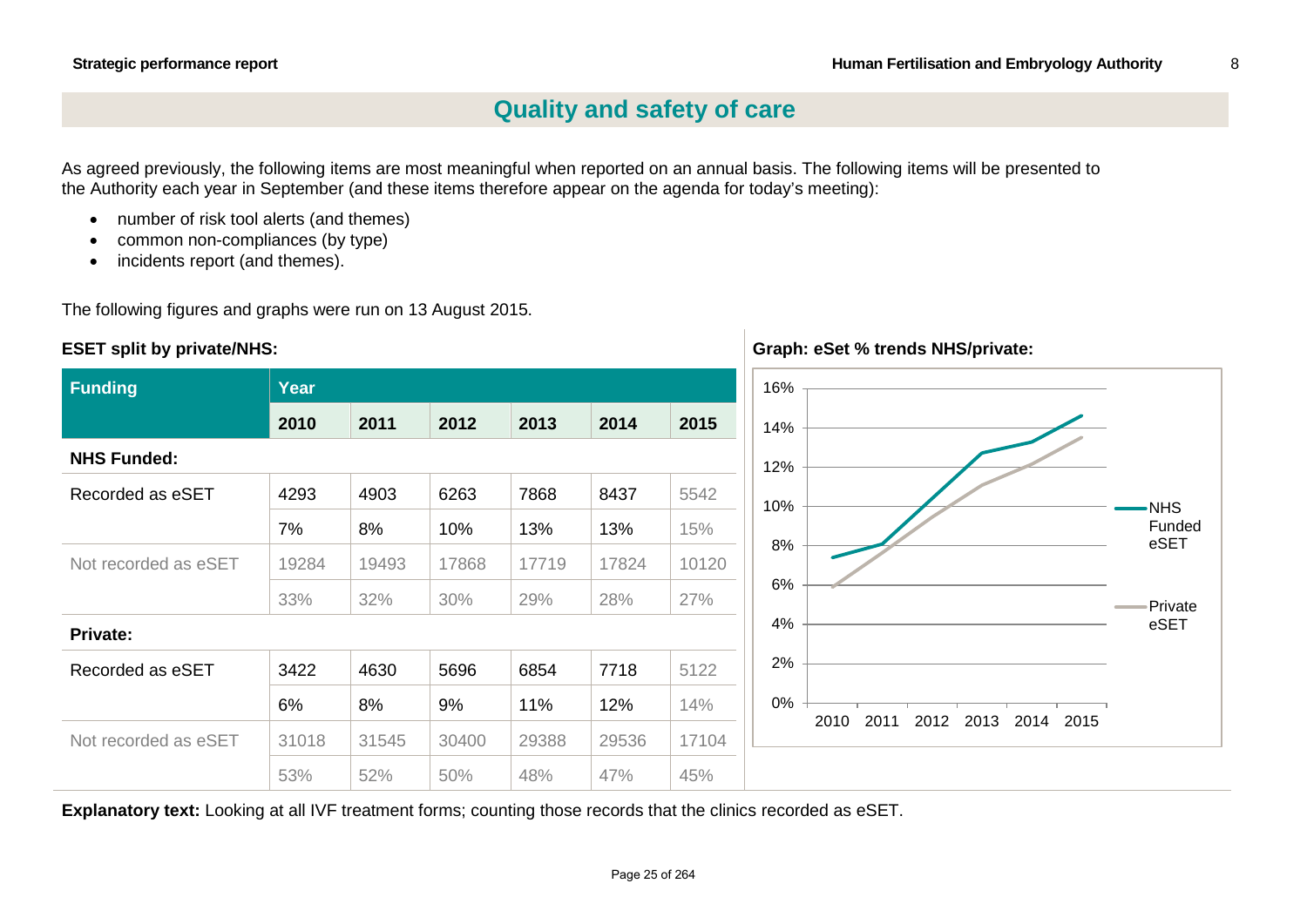**Unfiltered success rates as % - pregnancies (rather than outcomes, since this provides a better real-time picture):**

| <b>Years</b> | <b>All cycles</b> | <b>Pregnancies</b> | <b>Pregnancy rate</b> |
|--------------|-------------------|--------------------|-----------------------|
| 2010         | 58017             | 16117              | 27.78                 |
| 2011         | 60571             | 16895              | 27.89                 |
| 2012         | 60227             | 17453              | 28.98                 |
| 2013         | 61829             | 18646              | 30.16                 |
| 2014         | 63515             | 19658              | 30.95                 |

**Graph showing the pregnancy rate over recent years:**



**Explanatory text:** Looking at all IVF treatment forms, and providing a count of pregnancies - as recorded on the early outcome form.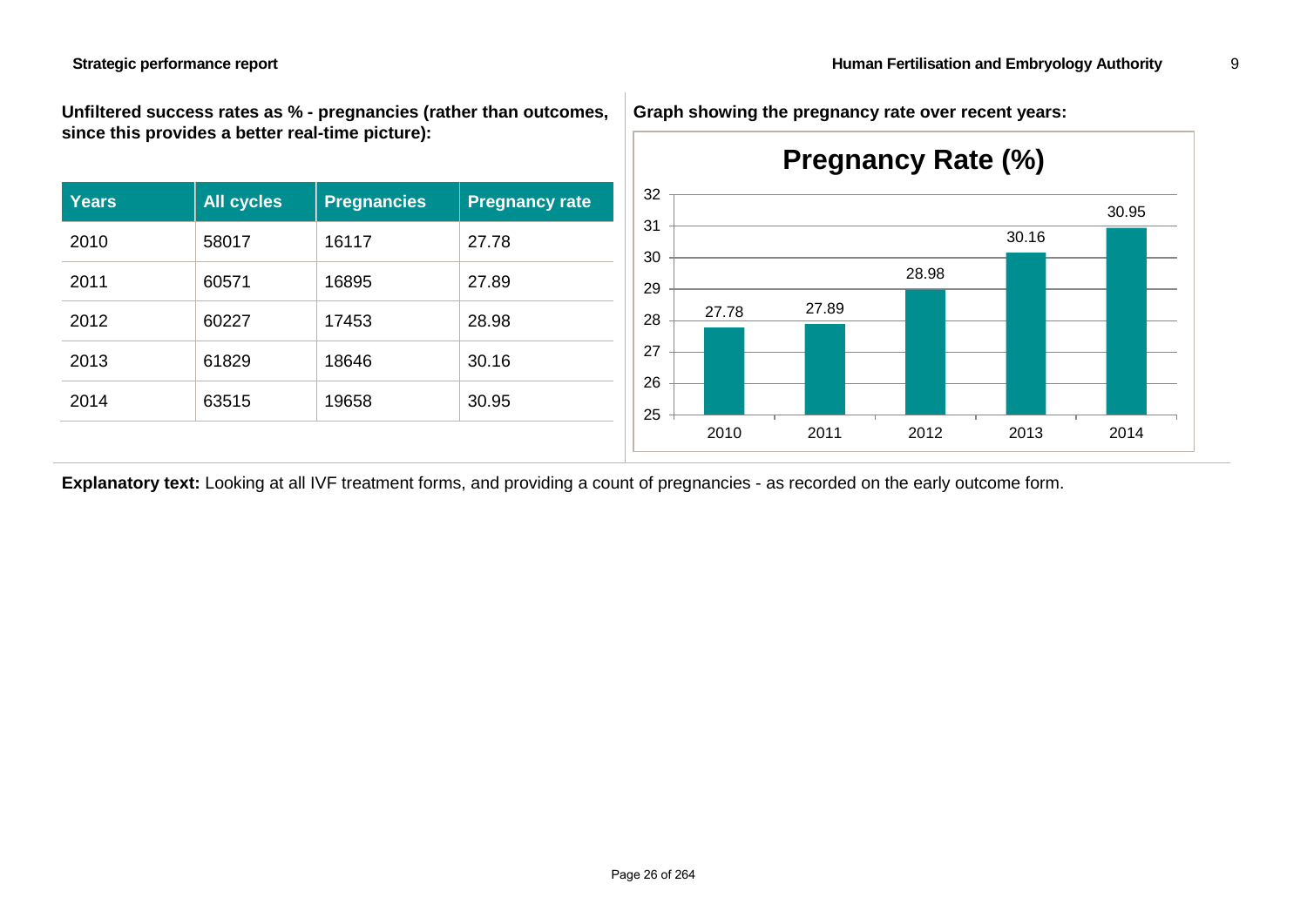# <span id="page-9-1"></span><span id="page-9-0"></span>**2. Indicator section**



**Setting standards: improving the lifelong experience for donors, donor-conceived people, patients using donor conception, and their wider families.**



 $1$  Blue dashed line in graphs = KPI target level. This line may be invisible when performance and target are identical (eg, 100%).

<sup>&</sup>lt;sup>2</sup> Direction in which we are trying to drive performance. (Are we aiming to exceed, equal, or stay beneath this particular KPI target?)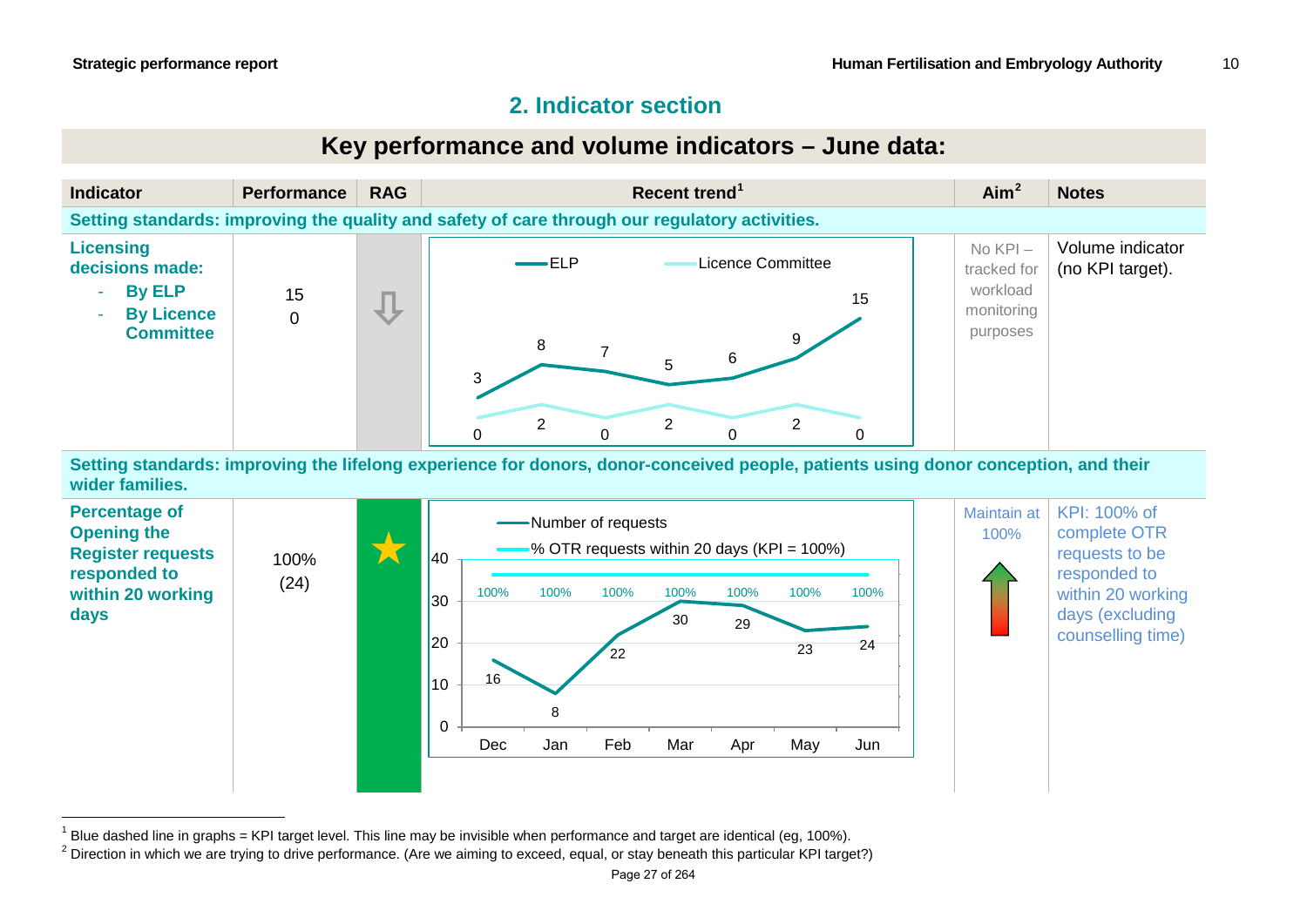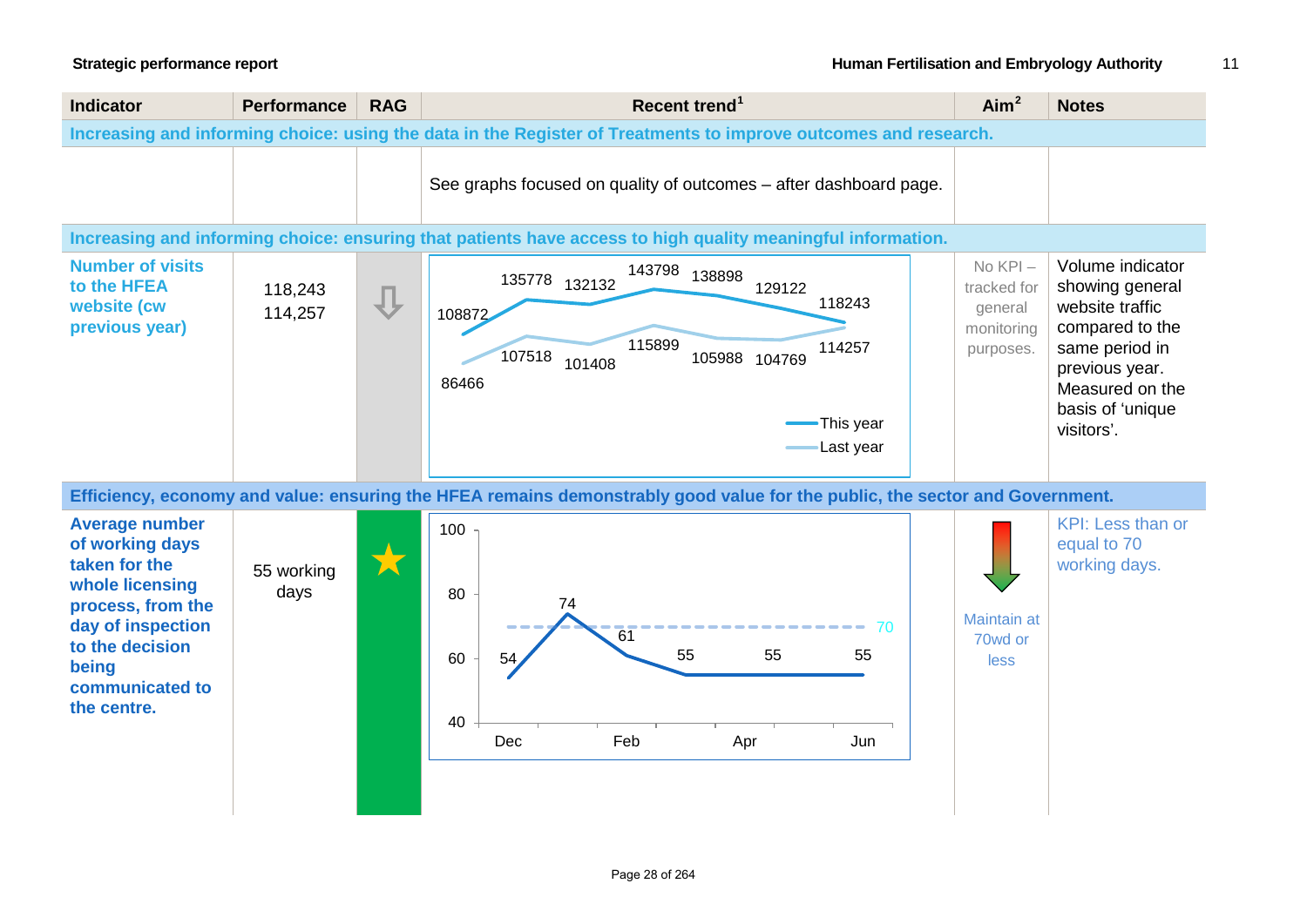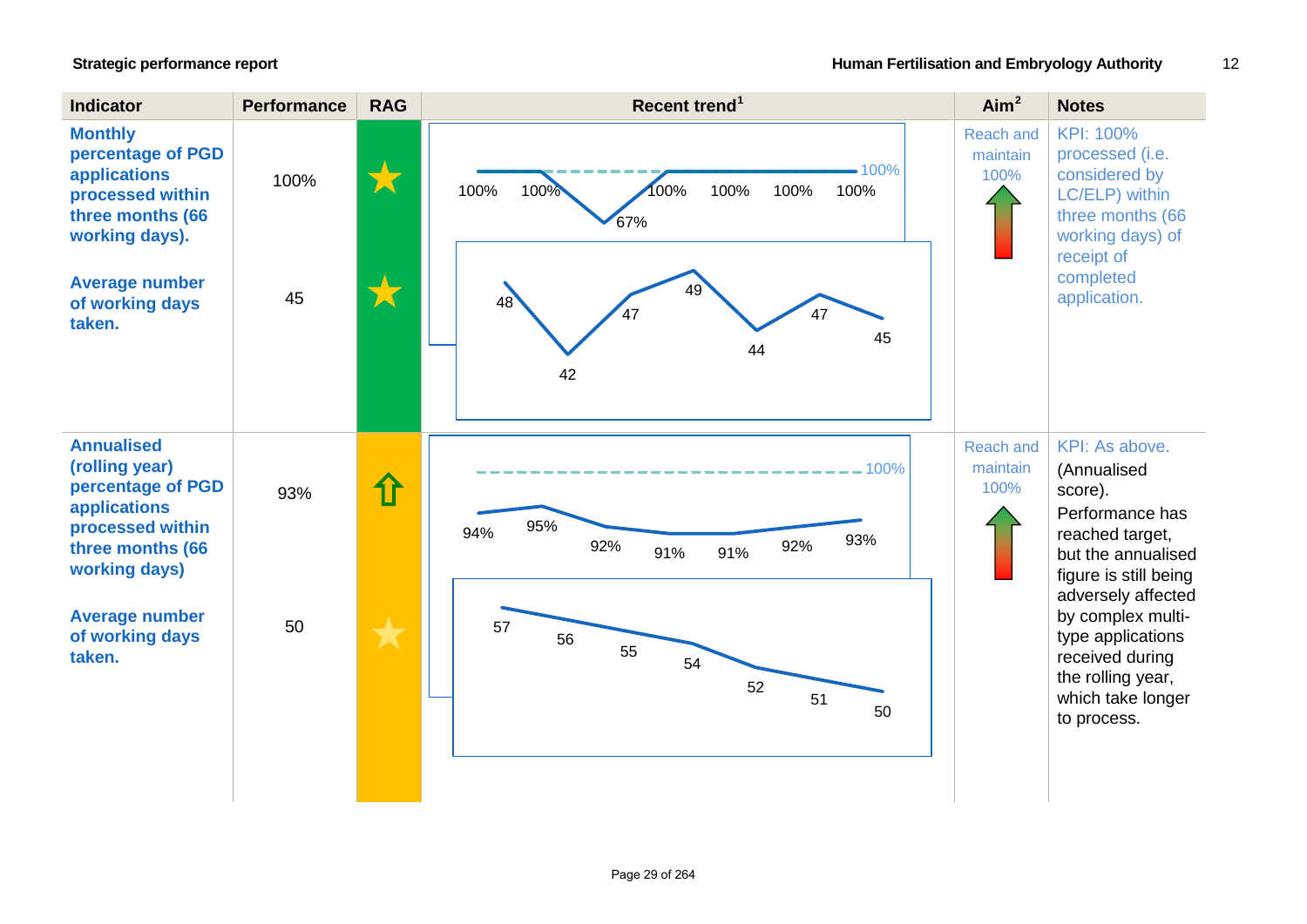| <b>Indicator</b>                                                                                                                                                                                             | <b>Performance</b> | <b>RAG</b> | Recent trend <sup>1</sup>                                                                                                                                                                                                                                                                                                  | Aim <sup>2</sup>                                                | <b>Notes</b>                                                                                                          |
|--------------------------------------------------------------------------------------------------------------------------------------------------------------------------------------------------------------|--------------------|------------|----------------------------------------------------------------------------------------------------------------------------------------------------------------------------------------------------------------------------------------------------------------------------------------------------------------------------|-----------------------------------------------------------------|-----------------------------------------------------------------------------------------------------------------------|
| <b>Number of</b><br>requests for<br>contributions to<br><b>Parliamentary</b><br>questions                                                                                                                    | Total = $11$       | 伯          | 36<br>35<br>30<br>25<br>20<br>14<br>14<br>15<br>12<br>11<br>10<br>$\lvert \mathbf{8} \rvert$<br>$\overline{\mathcal{T}}$<br>6<br>$\overline{4}$<br>$6 -$<br>5<br>$\mathbf{3}$<br>n<br>$\boldsymbol{0}$<br>Feb<br>Mar<br>Apr<br>May<br>Jun<br>Dec<br>Jan<br>- PQs dealt with<br>No. re mitochondria<br>Same month last year | $No KPI -$<br>tracked for<br>general<br>monitoring<br>purposes. | Volume indicator.<br>The number<br>received in<br>January 2015 was<br>nine times that<br>received in<br>January 2014. |
| <b>Number of</b><br><b>Freedom of</b><br><b>Information (FOI),</b><br><b>Environmental</b><br><b>Information</b><br><b>Regulations (EIR)</b><br>requests and Data<br><b>Protection Act</b><br>(DPA) requests | 9                  | 1ì         | 11<br>11<br>12<br>∧<br>9<br>$\mathsf{Q}$<br>10<br>8<br>8<br>$\mathcal{V}_8$<br>8<br>$6\phantom{1}6$<br>6<br>4<br>$\overline{2}$<br>$\overline{2}$<br>$\mathbf 0$<br>Feb<br>Jan<br>Mar<br>Apr<br>May<br>Jun<br>Dec<br>- FOIs etc. dealt with<br>Same month last year<br>$\qquad \qquad \blacksquare$                        | $No KPI -$<br>tracked for<br>general<br>monitoring<br>purposes. | Volume indicator.                                                                                                     |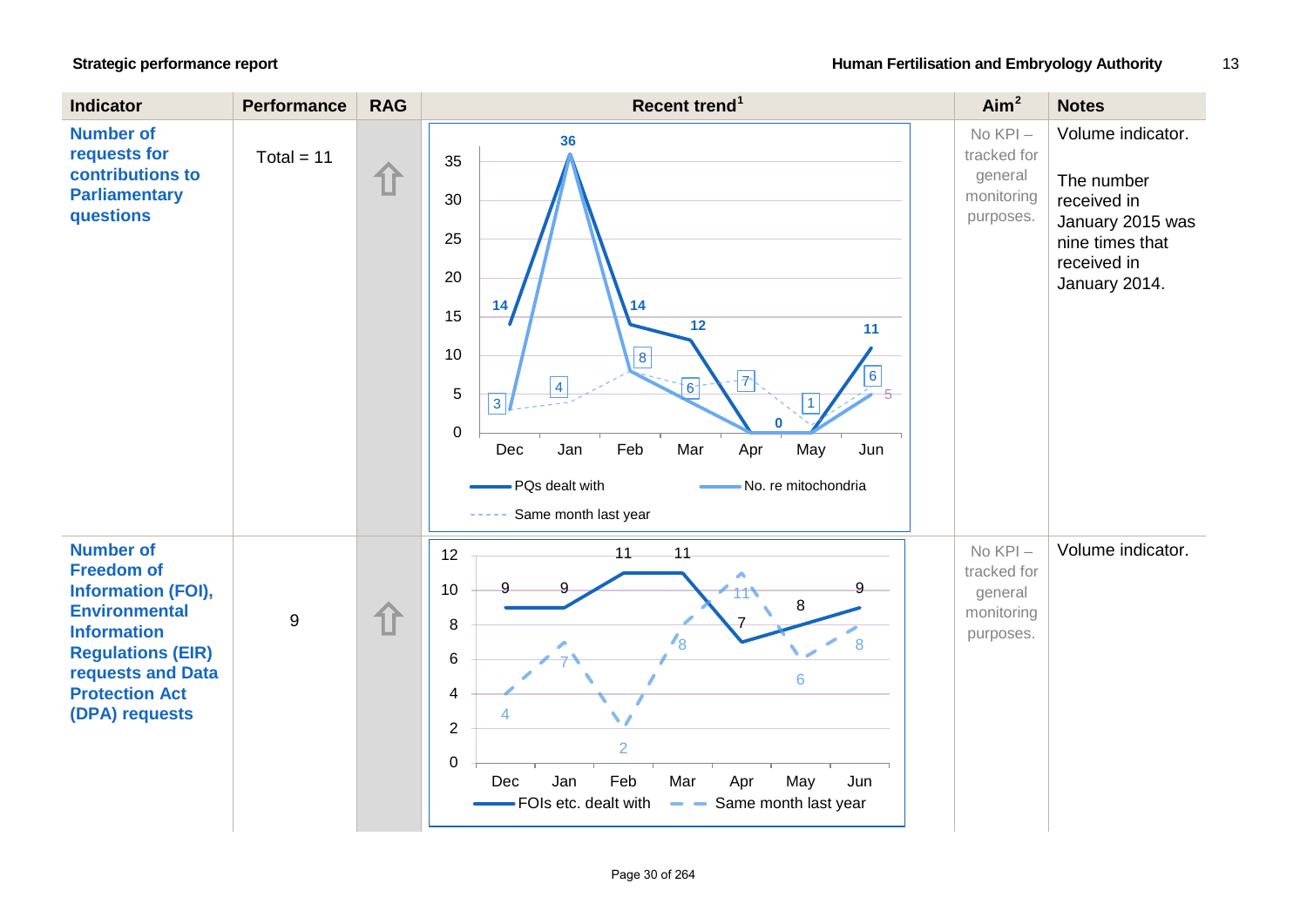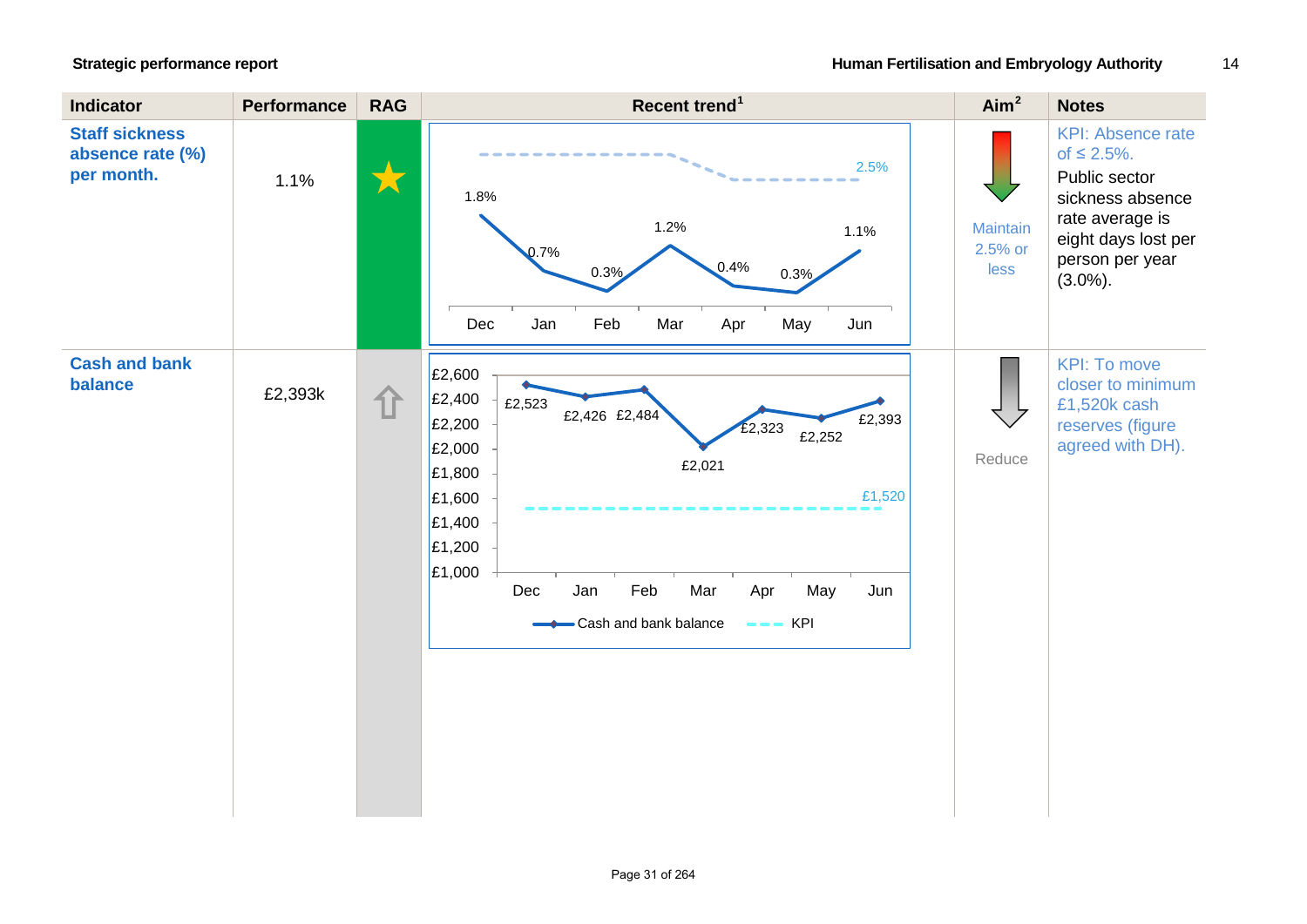| <b>Indicator</b>               | <b>Performance</b>                                                           | <b>RAG</b>                                             | Aim <sup>2</sup><br>Recent trend <sup>1</sup> |                                  |                             |                   |                             |                                | <b>Notes</b> |
|--------------------------------|------------------------------------------------------------------------------|--------------------------------------------------------|-----------------------------------------------|----------------------------------|-----------------------------|-------------------|-----------------------------|--------------------------------|--------------|
| <b>Management</b><br>accounts: | <b>Accounting Period</b><br>Cost Centre Name<br>Department Name              | Income & Expenditure Account                           | <b>Jun-2015</b>                               |                                  |                             |                   |                             |                                |              |
|                                |                                                                              |                                                        |                                               | Year to Date                     |                             |                   | <b>Full Year</b>            |                                |              |
|                                |                                                                              |                                                        | Actual<br><b>YTD</b><br>£                     | <b>Budget</b><br><b>YTD</b><br>£ | Variance<br><b>YTD</b><br>£ | Forecast<br>£     | <b>Budget</b><br>£          | Variance<br>£                  |              |
|                                | Income<br>Grant-in-aid<br><b>Licence Fees</b>                                |                                                        | 240<br>1,052                                  | 280 -<br>$1,125 -$               | 40<br>73                    | 1,120<br>4,047    | 1,120<br>$4,120 -$          | 73                             |              |
|                                | Other Income<br><b>Total Income</b>                                          |                                                        | 51<br>1,343                                   | 2<br>$1,406 -$                   | 50<br>63                    | 57<br>5,223       | 6<br>$5,246 -$              | 51<br>$\overline{22}$          |              |
|                                |                                                                              | Revenue costs - Charged to Expenditure                 |                                               |                                  |                             |                   |                             |                                |              |
|                                | Salaries (excluding Authority)<br><b>Shared Services</b>                     |                                                        | 649<br>22                                     | 677<br>23                        | 27<br>$\mathbf 0$           | 2,717<br>91       | $2,744 -$<br>$91 -$         | 27<br>$\overline{0}$           |              |
|                                | <b>Employer's NI Contributions</b><br><b>Employer's Pension Contribution</b> | Authority salaries inc. NI Contributions               | 48<br>135<br>37                               | 61<br>143<br>36                  | 13<br>8<br>0<br>$\sim$ $-$  | 234<br>571<br>146 | $247 -$<br>579 -<br>146     | 13<br>8<br>0                   |              |
|                                | <b>Temporary Staff costs</b><br>Other Staff costs                            |                                                        | 70                                            | 70 -                             | $\mathbf{1}$                | $\sim$<br>271     | $\omega$ .<br>258           | 13                             |              |
|                                | Authority/Committee costs<br>Other Compliance costs<br>Other Strategy costs  |                                                        | 27<br>15<br>26                                | 35<br>9<br>57                    | 8<br>6<br>$\sim$ $-$<br>31  | 160<br>55<br>175  | $166 -$<br>39<br>175        | 6<br>16                        |              |
|                                | Facilities costs incl non-cash<br>IT costs costs                             |                                                        | 86<br>28<br>79                                | 93<br>$26 -$<br>164              | $\overline{7}$<br>2         | 348<br>104        | 355 -<br>$106 -$<br>$340 -$ | $\overline{7}$<br>$\mathbf{1}$ |              |
|                                | Legal costs<br><b>Professional Fees</b>                                      |                                                        | 29                                            | $17 -$                           | 85<br>12                    | 310<br>78         | 68                          | 30<br>10 <sup>1</sup>          |              |
|                                | <b>Total Revenue costs</b>                                                   |                                                        | 1,251                                         | 1,410                            | 159                         | 5,260             | $5,314 -$                   | 54                             |              |
|                                |                                                                              | Total Surplus/(Deficit) before Capital & Project costs | 92 -                                          | $3 -$                            | 222                         | $37 -$            | 69                          | 32                             |              |
|                                |                                                                              | IFQ & Other Project costs - Reserves funded            | 69                                            | 86                               | 17                          | 1,155             | 1,155                       |                                |              |
|                                | Other Capital costs                                                          |                                                        |                                               |                                  | ÷.                          | 100               | 100                         | $\sim$                         |              |
|                                | <b>TOTAL NET ACTIVITY</b>                                                    |                                                        | $23 -$                                        | 89 -                             | 239                         | $1,292 -$         | 1,323                       | 32                             |              |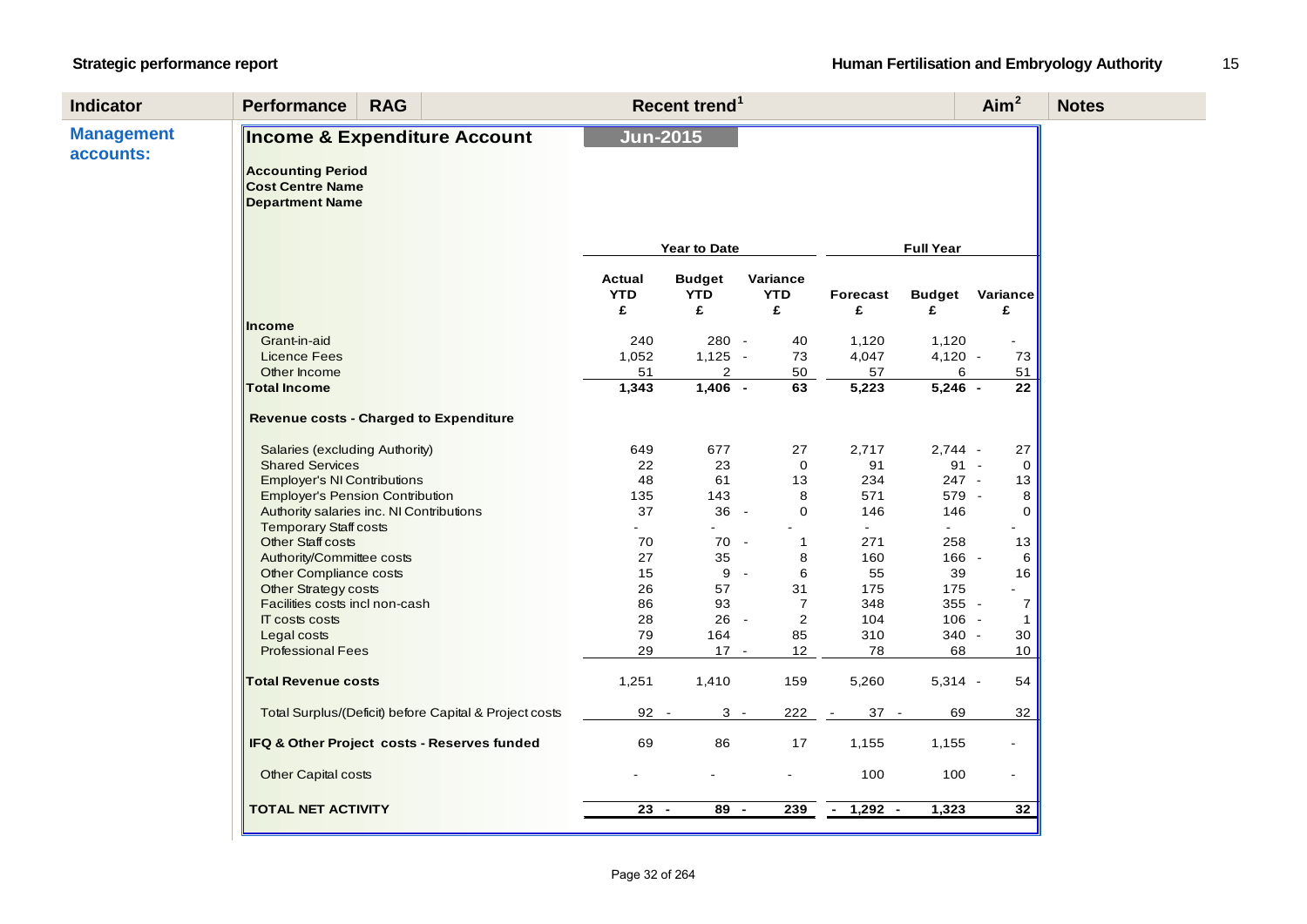| <b>Indicator</b>   | <b>Performance</b>                                                                                                                                                                                                                                                                                                | <b>RAG</b>                                            | Recent trend <sup>1</sup><br>Aim <sup>2</sup><br><b>Notes</b>                                                                                                                                                                                                                                                                                                                                                                                                                                                                                                                                                                                                                                                                                                                                                                                                                |  |  |  |  |  |  |
|--------------------|-------------------------------------------------------------------------------------------------------------------------------------------------------------------------------------------------------------------------------------------------------------------------------------------------------------------|-------------------------------------------------------|------------------------------------------------------------------------------------------------------------------------------------------------------------------------------------------------------------------------------------------------------------------------------------------------------------------------------------------------------------------------------------------------------------------------------------------------------------------------------------------------------------------------------------------------------------------------------------------------------------------------------------------------------------------------------------------------------------------------------------------------------------------------------------------------------------------------------------------------------------------------------|--|--|--|--|--|--|
| <b>Commentary:</b> |                                                                                                                                                                                                                                                                                                                   | Summarised management accounts June 2015 - commentary |                                                                                                                                                                                                                                                                                                                                                                                                                                                                                                                                                                                                                                                                                                                                                                                                                                                                              |  |  |  |  |  |  |
|                    | Treatment fee income up to end of June is approximately 6% less than expected. Grant-in-aid drawn down is 14% less<br>than budgeted. These negative variances are reduced slightly by the interest received on late payment of treatment fees.<br>The shortfall of GIA will be corrected in September's drawdown. |                                                       |                                                                                                                                                                                                                                                                                                                                                                                                                                                                                                                                                                                                                                                                                                                                                                                                                                                                              |  |  |  |  |  |  |
|                    | interest received from an old debt.                                                                                                                                                                                                                                                                               |                                                       | Year to date revenue costs are 11% below budget as of 30 June 2015. In this first quarter a detailed review of the<br>remaining nine months expenditure has been undertaken with all directorates. At this point in time we are forecasting<br>under spends in the following areas: staff costs (£48k), facilities costs (£7k), Authority and Committee costs (£6k) and<br>legal costs (£30k) – we received costs from a legal case that has been credited to the legal budget. There are expected<br>over spends totalling £39k. £13k relates to staff travel due to increased inspections and more home workers costs. Within<br>Compliance there is an over spend of £8k which relates to assessment of PGD applications costs which are currently<br>being reviewed. Professional fees are more than expected due to Corporation Tax (£10k) that will need to be paid on |  |  |  |  |  |  |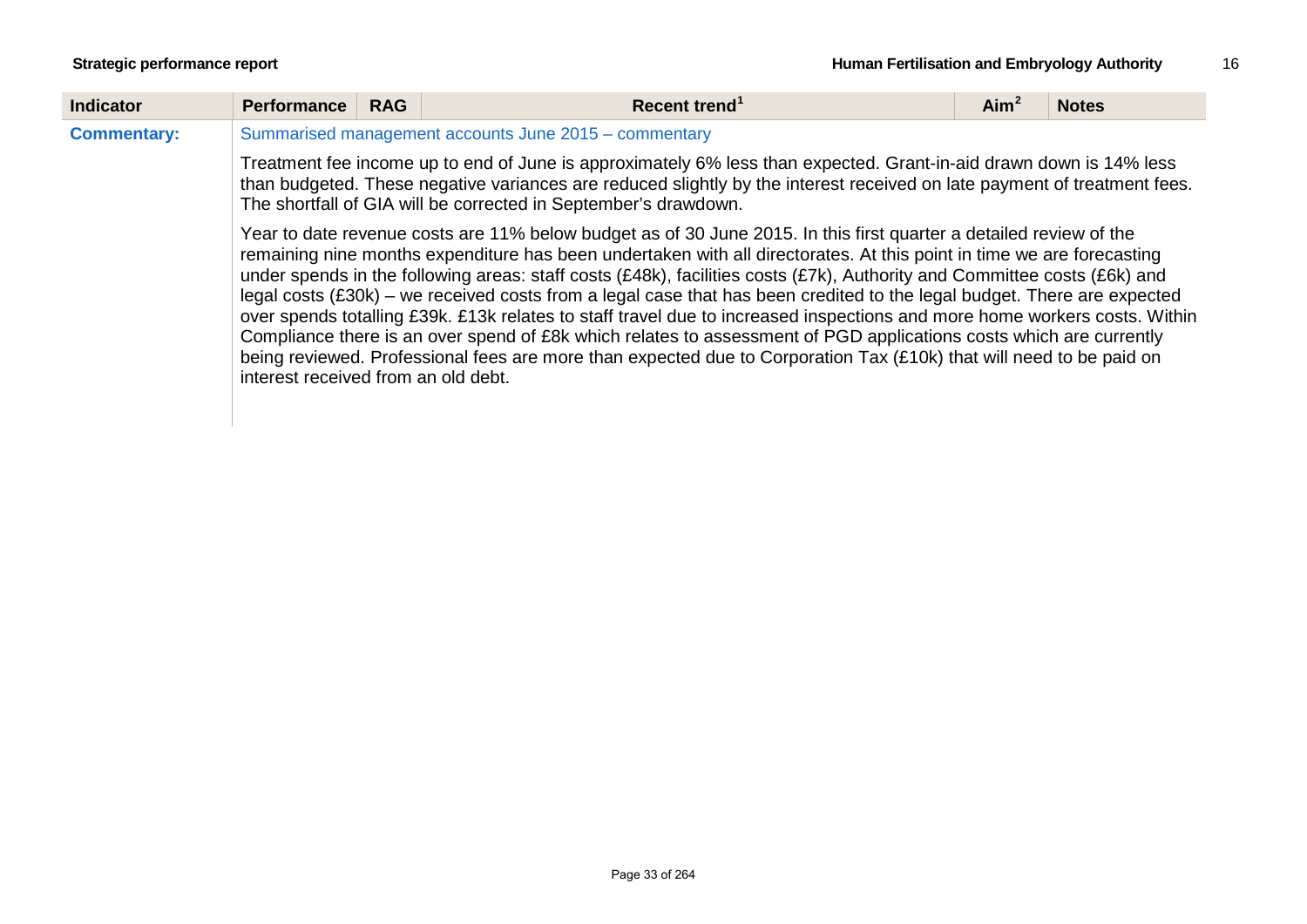# **IfQ indicators:**

| Frequency / trigger<br>point                                                     | <b>Metric</b>                                                              | <b>Purpose</b>                                                                                                                                                                                                                                                                               | Latest status:                                                                                    |               |               |        |                                        |               |               |  |  |  |  |                                     |       |       |       |  |             |
|----------------------------------------------------------------------------------|----------------------------------------------------------------------------|----------------------------------------------------------------------------------------------------------------------------------------------------------------------------------------------------------------------------------------------------------------------------------------------|---------------------------------------------------------------------------------------------------|---------------|---------------|--------|----------------------------------------|---------------|---------------|--|--|--|--|-------------------------------------|-------|-------|-------|--|-------------|
| At programme set-up<br>/ major<br>reorganisation / new<br>tranche                | MSP health check<br>overall score achieved<br>/ maximum score as a<br>$\%$ | Is the programme set<br>up to deliver?                                                                                                                                                                                                                                                       | June: Annual health check will be done after agile sprint zero.                                   |               |               |        |                                        |               |               |  |  |  |  |                                     |       |       |       |  |             |
| Monthly                                                                          | Timescales: burndown<br>chart showing<br>remaining estimate of<br>work.    | Is there scope<br>creep/over-run?                                                                                                                                                                                                                                                            | June: Measure to follow once agile sprints commence and plans are in place<br>to measure against. |               |               |        |                                        |               |               |  |  |  |  |                                     |       |       |       |  |             |
| Monthly<br>Cost: earned value (%<br>complete * estimated<br>spend at completion) | Is the spend in line<br>with milestone<br>delivery?                        | There are four things we can attribute value to: websites and CaFC; Clinic<br>Portal; Register and internal systems; defined dataset, discovery, stakeholder<br>engagement etc. Currently, 25% of the value of the 1.8M programme cost at<br>completion has been attributed to each project. |                                                                                                   |               |               |        |                                        |               |               |  |  |  |  |                                     |       |       |       |  |             |
|                                                                                  |                                                                            |                                                                                                                                                                                                                                                                                              | <b>Earned value</b>                                                                               |               |               |        |                                        |               |               |  |  |  |  |                                     |       |       |       |  |             |
|                                                                                  |                                                                            |                                                                                                                                                                                                                                                                                              | Project                                                                                           | <b>Jan-15</b> | <b>Feb-15</b> |        | Mar-15 Apr-15                          | $May-15$      | <b>Jun-15</b> |  |  |  |  |                                     |       |       |       |  |             |
|                                                                                  |                                                                            |                                                                                                                                                                                                                                                                                              | Websites and<br><b>CaFC</b>                                                                       | 1.00%         | 1.00%         | 1.00%  |                                        | 1.00% 10.00%  | 10.00%        |  |  |  |  |                                     |       |       |       |  |             |
|                                                                                  |                                                                            |                                                                                                                                                                                                                                                                                              | <b>Clinic Portal</b>                                                                              | 1.00%         | 1.00%         | 1.00%  |                                        | 1.00% 10.00%  | 10.00%        |  |  |  |  |                                     |       |       |       |  |             |
|                                                                                  |                                                                            |                                                                                                                                                                                                                                                                                              |                                                                                                   |               |               |        |                                        |               |               |  |  |  |  | Register and<br>internal<br>systems | 1.00% | 1.00% | 1.00% |  | 2.00% 5.00% |
|                                                                                  |                                                                            | <b>Discovery</b>                                                                                                                                                                                                                                                                             | 98.00%                                                                                            |               |               |        | 98.00% 100.00% 100.00% 100.00% 100.00% |               |               |  |  |  |  |                                     |       |       |       |  |             |
|                                                                                  |                                                                            |                                                                                                                                                                                                                                                                                              | <b>IfQ Total</b><br>earned value                                                                  | 25.25%        | 25.25%        | 25.75% |                                        | 26.00% 31.25% | 31.50%        |  |  |  |  |                                     |       |       |       |  |             |
|                                                                                  |                                                                            | % of spend to<br>date                                                                                                                                                                                                                                                                        | 27%                                                                                               | 28%           | 29%           |        | 30% 31%                                | 31%           |               |  |  |  |  |                                     |       |       |       |  |             |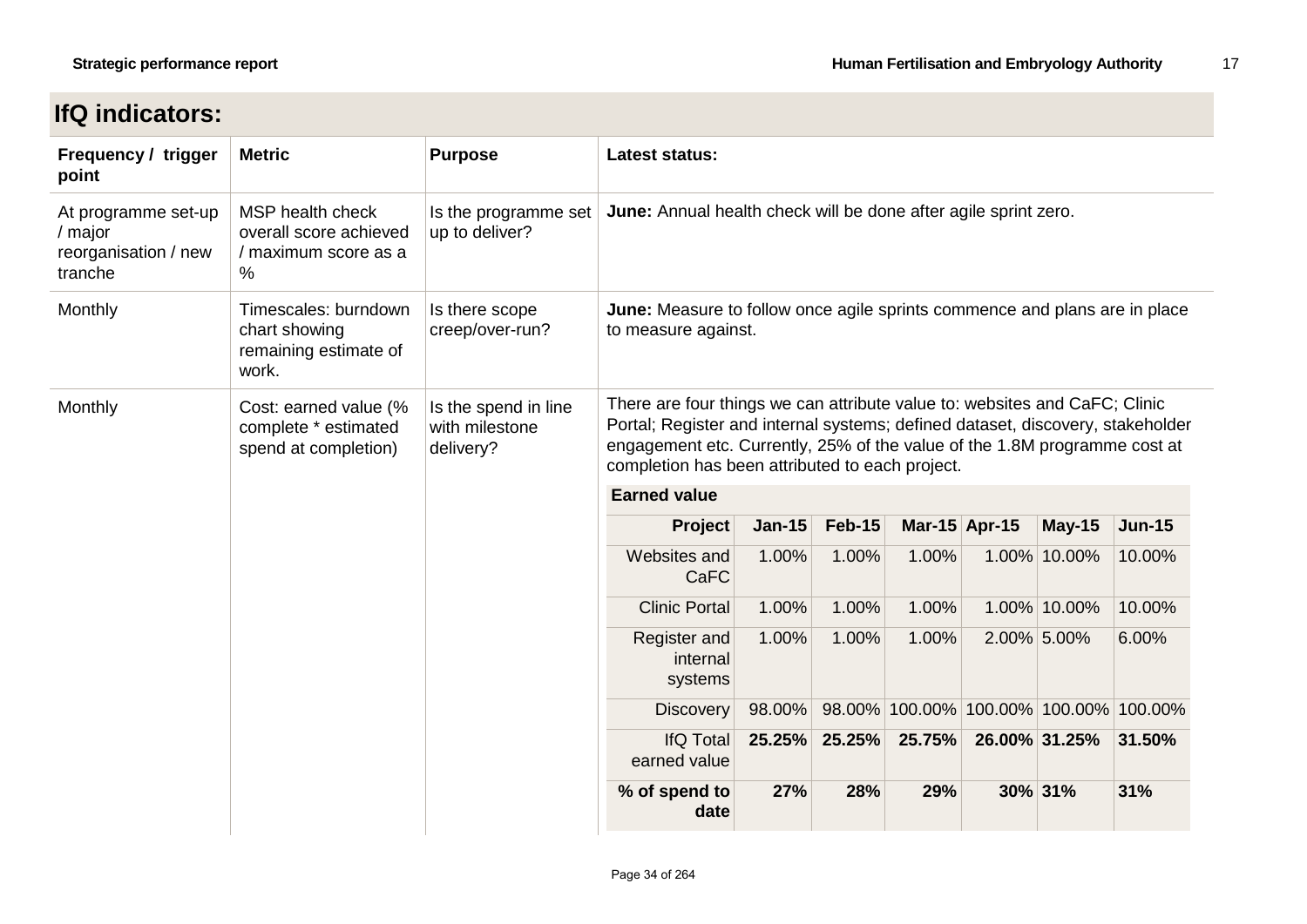# **IfQ indicators:**

| Frequency / trigger<br>point | <b>Metric</b>                                                                     | <b>Purpose</b>                                                                                                       | <b>Latest status:</b>                                                                                                                                                                                    |  |  |  |
|------------------------------|-----------------------------------------------------------------------------------|----------------------------------------------------------------------------------------------------------------------|----------------------------------------------------------------------------------------------------------------------------------------------------------------------------------------------------------|--|--|--|
| Monthly                      | Quality: category A<br>requirements dropped<br>or postponed during<br>this period | Are key requirements<br>being lost from the<br>programme which<br>could trigger a<br>change in the<br>business case? | June:<br>To be worked up now that suppliers are in place. This will be reported from<br>July data onwards.                                                                                               |  |  |  |
| Monthly                      | Stakeholder<br>engagement:<br>combined stakeholder<br>engagement score            | Are we keeping<br>stakeholders with us?<br>Is it getting better or<br>worse?                                         | June:<br>A method for capturing this will need to be built into stakeholder plans for the<br>programme - might need to report quarterly. Consideration will be built in the<br>communications programme. |  |  |  |
| Monthly                      | Risks: sum of risk<br>scores $(L \times I)$                                       | Is overall risk getting<br>worse or better<br>(could identify death<br>by a thousand<br>cuts)?                       | 250<br>206<br>198<br>200<br>181<br>174<br>171<br>150<br>119<br>Overall<br>102<br>risk score<br>100<br>50<br>0<br>Dec-14 Jan-15 Feb-15 Mar-15 Apr-15 May-15 Jun-15                                        |  |  |  |